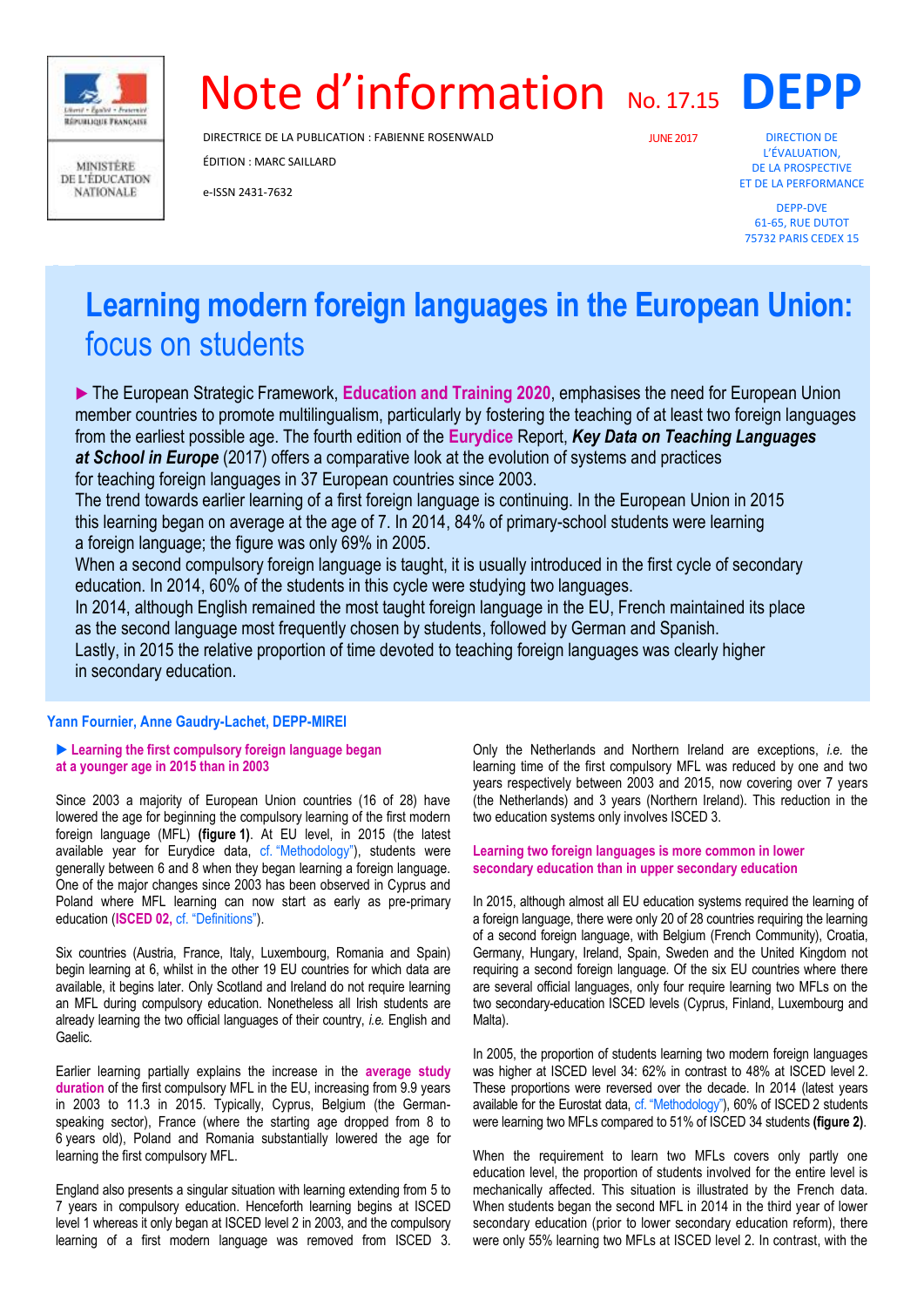



introduction of the second foreign language in the second year of lower secondary education at the start of the 2016 school year, France's proportion of students studying a second language rose to 74%.

**Figure 2** shows clear-cut gaps between lower secondary and upper secondary education in certain countries, which are partially explained by the lack of the requirement to learn two modern foreign languages at one of the two ISCED levels (Austria, Greece, Hungary, Italy, Lithuania and Portugal).

However Croatia, Sweden and, to a lesser extent, Germany and Spain showed a high rate whilst not requiring the study of two languages for all students. This was mainly due to the "**core curriculum options**", which led a large number of students to choose a second MFL, and to the existence of specific paths where the learning of several languages was required.

# **French is the second most studied language in Europe at ISCED level 2 after English**

Of the 24 official languages in the EU in 2014, English continued to progress and was the leading **foreign language studied** in Europe with 79% of the ISCED 1 students, 97% of the ISCED 2 students and 94% of the ISCED 34 students. It is important to note that, as explained for France in the previous section, these ratios have the total population of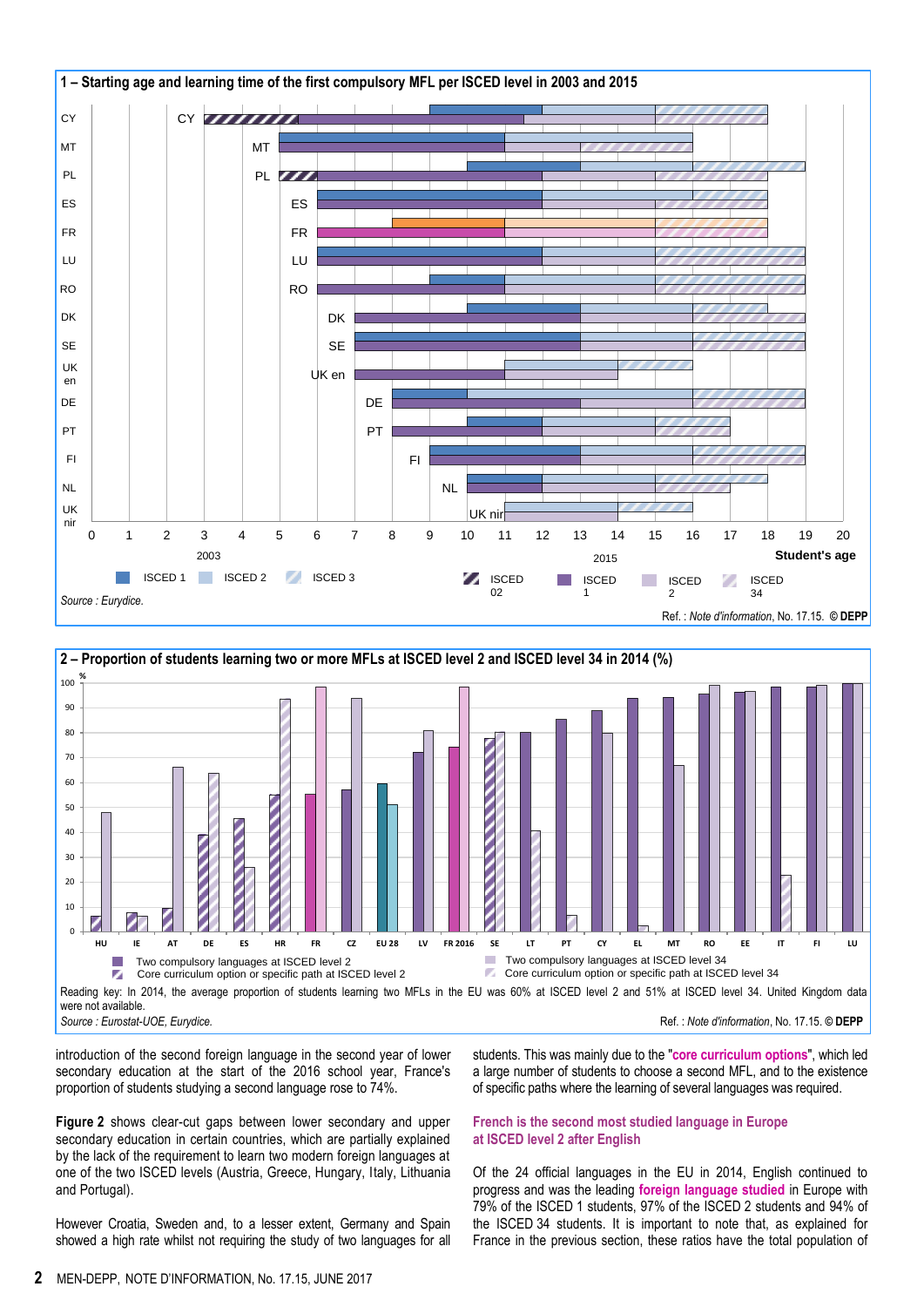ISCED 2 students as denominator. The only exception being Ireland, an English-speaking country (as well as the UK for which data were not available), where French is the most commonly taught MFL (60% of ISCED 2 students).

French was the second most studied foreign language on average in the EU where it was studied on average by 34% of the ISCED 2 students and 23% of the ISCED 34 students **(figure 3)**. The highest proportions of learners were recorded in Cyprus (88%), Romania (84%) and Italy (68%).

German is ranked as the third most studied foreign language in Europe (23% of ISCED 2 students), followed by Spanish for 13% of students. At ISCED level 34, German and Spanish share third place with 19% of the EU students.

Languages other than English, French, German and Spanish were studied by a minority of European students (4% of ISCED 2 students in 2014). In the Baltic countries, where there are large Russian-speaking communities, Russian was an exception, as it was studied by a majority of ISCED 2 students, *i.e*. Estonia (65%), Latvia (60%) and Lithuania (67%). Two other languages stand out, *i.e*. Italian in Malta (60%) and Swedish in Finland (92%). This is often explained by geographical proximity and historical relationships.

**Figure 3** seems to point up this "neighbouring" effect, *i.e*. all the countries bordering France mostly chose French, just as German and Russian were predominant in the Central Europe and Baltic countries.

Two types of countries stand out. First of all, the countries that promote and disseminate their language beyond their own borders (English, French, German, etc.), in particular by establishing institutions to develop their linguistic and cultural influence (*Alliance Française*, *AEFE*; the British Council and the *Goethe-Institut*). They also happen to be the most populous nations in the EU. The second group includes countries that, by their size or history, are more open to the influence of foreign languages such as Luxembourg and Malta. The coexistence in Malta of three languages bears witness to various influences: Maltese and English (remnants of the British Empire) replaced Italian in 1934, which was until then the official language. Yet over half of the island's population still speaks Italian.

### **Instruction time allocated to modern languages is higher at ISCED level 2 than at ISCED level 1**

In the EU, in 2015, the **cumulated compulsory instruction time** allocated to learning foreign languages at ISCED level 1 and ISCED level 2 varied substantially from country to country. For the countries where data were available, this instruction time varied from 407 hours in Hungary to 1,279 hours in Malta **(figure 4)**. Following the reform of secondary education and the start of learning a second modern foreign language in the second year of lower secondary education, France increased this overall instruction time to 54 hours at ISCED level 2 and henceforth is one of the only three countries to surpass 1,000 cumulated hours at ISCED level 1 and ISCED level 2 along with Germany and Malta.

# **3 - The second most studied foreign language by ISCED 2 students in 2014**



Reading key: In Ireland, with 21.4% of the entirety of the ISCED 2 student population, German was the second most common studied language after French in 2014 (cf. text). The United Kingdom data were not available. *Source: Eurostat-UOE, Eurydice.*

Ref. : *Note d'information*, No. 17.15 **©DEPP**



these two ISCED levels. The second MFL started at ISCED level 1, and learning continued at ISCED level 2. The countries selected are those in which all students were involved. *Source : Eurostat-UOE, Eurydice.*

Ref. : *Note d'information*, No. 17.15 **© DEPP**